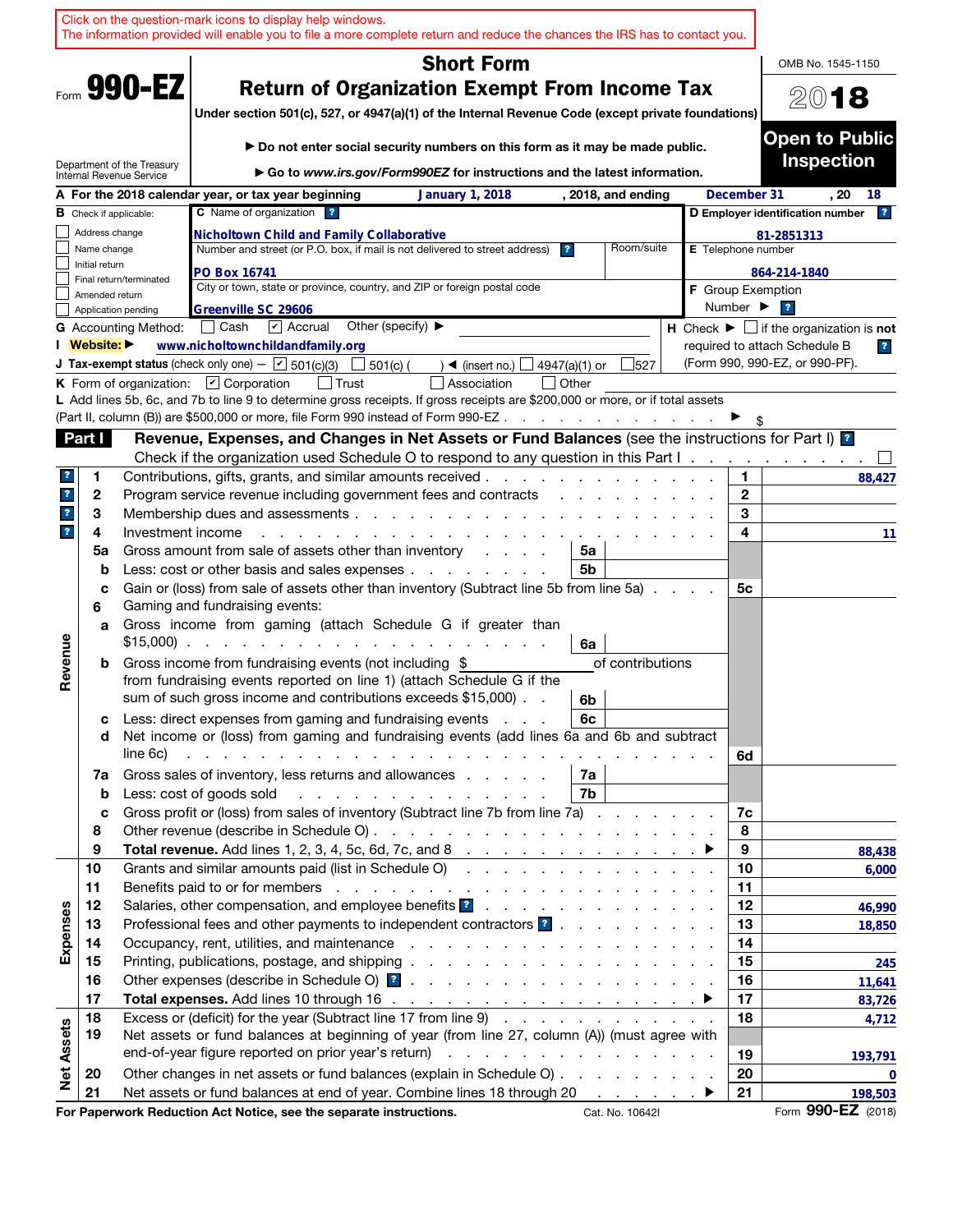|                                                                                                                                                                                                                                                                                                                                                                                                                                            | Form 990-EZ (2018)                                                                                                                                                                                                                                                                                |                                                      |                                                                    |                                                                                                  |          | Page 2                      |
|--------------------------------------------------------------------------------------------------------------------------------------------------------------------------------------------------------------------------------------------------------------------------------------------------------------------------------------------------------------------------------------------------------------------------------------------|---------------------------------------------------------------------------------------------------------------------------------------------------------------------------------------------------------------------------------------------------------------------------------------------------|------------------------------------------------------|--------------------------------------------------------------------|--------------------------------------------------------------------------------------------------|----------|-----------------------------|
| Part II                                                                                                                                                                                                                                                                                                                                                                                                                                    | <b>Balance Sheets</b> (see the instructions for Part II)                                                                                                                                                                                                                                          |                                                      |                                                                    |                                                                                                  |          |                             |
|                                                                                                                                                                                                                                                                                                                                                                                                                                            | Check if the organization used Schedule O to respond to any question in this Part II                                                                                                                                                                                                              |                                                      |                                                                    |                                                                                                  |          |                             |
|                                                                                                                                                                                                                                                                                                                                                                                                                                            |                                                                                                                                                                                                                                                                                                   |                                                      |                                                                    | (A) Beginning of year                                                                            |          | (B) End of year             |
| 22                                                                                                                                                                                                                                                                                                                                                                                                                                         | Cash, savings, and investments                                                                                                                                                                                                                                                                    |                                                      |                                                                    |                                                                                                  | 22       | 198,810                     |
| 23                                                                                                                                                                                                                                                                                                                                                                                                                                         | Land and buildings. $\ldots$ $\ldots$ $\ldots$ $\ldots$ $\ldots$                                                                                                                                                                                                                                  |                                                      |                                                                    |                                                                                                  | 23       |                             |
| 24                                                                                                                                                                                                                                                                                                                                                                                                                                         | Other assets (describe in Schedule O)                                                                                                                                                                                                                                                             |                                                      |                                                                    |                                                                                                  | 24       |                             |
| 25                                                                                                                                                                                                                                                                                                                                                                                                                                         | Total assets                                                                                                                                                                                                                                                                                      |                                                      |                                                                    |                                                                                                  | 25       | 198,810                     |
| 26                                                                                                                                                                                                                                                                                                                                                                                                                                         | <b>Total liabilities</b> (describe in Schedule O)                                                                                                                                                                                                                                                 |                                                      |                                                                    |                                                                                                  | 26       | 307                         |
| 27                                                                                                                                                                                                                                                                                                                                                                                                                                         | Net assets or fund balances (line 27 of column (B) must agree with line 21)                                                                                                                                                                                                                       |                                                      |                                                                    |                                                                                                  | 27       | 198,503                     |
| Part III                                                                                                                                                                                                                                                                                                                                                                                                                                   | Statement of Program Service Accomplishments (see the instructions for Part III)                                                                                                                                                                                                                  |                                                      |                                                                    |                                                                                                  |          |                             |
|                                                                                                                                                                                                                                                                                                                                                                                                                                            | Check if the organization used Schedule O to respond to any question in this Part III                                                                                                                                                                                                             |                                                      |                                                                    |                                                                                                  |          | <b>Expenses</b>             |
|                                                                                                                                                                                                                                                                                                                                                                                                                                            | What is the organization's primary exempt purpose? Child and Family Services                                                                                                                                                                                                                      |                                                      |                                                                    |                                                                                                  |          | (Required for section       |
|                                                                                                                                                                                                                                                                                                                                                                                                                                            |                                                                                                                                                                                                                                                                                                   |                                                      |                                                                    |                                                                                                  |          | 501(c)(3) and 501(c)(4)     |
|                                                                                                                                                                                                                                                                                                                                                                                                                                            | Describe the organization's program service accomplishments for each of its three largest program services,<br>as measured by expenses. In a clear and concise manner, describe the services provided, the number of<br>persons benefited, and other relevant information for each program title. |                                                      |                                                                    |                                                                                                  | others.) | organizations; optional for |
| 28                                                                                                                                                                                                                                                                                                                                                                                                                                         | Parent Cafe: See Schedule O                                                                                                                                                                                                                                                                       |                                                      |                                                                    |                                                                                                  |          |                             |
|                                                                                                                                                                                                                                                                                                                                                                                                                                            |                                                                                                                                                                                                                                                                                                   |                                                      |                                                                    |                                                                                                  |          |                             |
| (Grants $$$<br>$\mathbf{r}$                                                                                                                                                                                                                                                                                                                                                                                                                |                                                                                                                                                                                                                                                                                                   |                                                      | ) If this amount includes foreign grants, check here               |                                                                                                  | 28a      | $13.368$ $\blacksquare$     |
| 29                                                                                                                                                                                                                                                                                                                                                                                                                                         | Child and Family Educational Programs: See Schedule O                                                                                                                                                                                                                                             |                                                      |                                                                    |                                                                                                  |          |                             |
|                                                                                                                                                                                                                                                                                                                                                                                                                                            |                                                                                                                                                                                                                                                                                                   |                                                      |                                                                    |                                                                                                  |          |                             |
|                                                                                                                                                                                                                                                                                                                                                                                                                                            |                                                                                                                                                                                                                                                                                                   |                                                      |                                                                    |                                                                                                  |          |                             |
| (Grants \$                                                                                                                                                                                                                                                                                                                                                                                                                                 | $6,000$ ) If this amount includes foreign grants, check here $\ldots$                                                                                                                                                                                                                             |                                                      |                                                                    |                                                                                                  | 29a      | 6,902                       |
| 30                                                                                                                                                                                                                                                                                                                                                                                                                                         | <b>Empowerment Center: See Schedule O</b>                                                                                                                                                                                                                                                         |                                                      |                                                                    |                                                                                                  |          |                             |
|                                                                                                                                                                                                                                                                                                                                                                                                                                            |                                                                                                                                                                                                                                                                                                   |                                                      |                                                                    |                                                                                                  |          |                             |
|                                                                                                                                                                                                                                                                                                                                                                                                                                            |                                                                                                                                                                                                                                                                                                   |                                                      |                                                                    |                                                                                                  |          |                             |
| (Grants \$                                                                                                                                                                                                                                                                                                                                                                                                                                 |                                                                                                                                                                                                                                                                                                   |                                                      | ) If this amount includes foreign grants, check here               |                                                                                                  | 30a      | 1,595                       |
|                                                                                                                                                                                                                                                                                                                                                                                                                                            | 31 Other program services (describe in Schedule O)                                                                                                                                                                                                                                                |                                                      |                                                                    |                                                                                                  |          |                             |
| (Grants \$                                                                                                                                                                                                                                                                                                                                                                                                                                 |                                                                                                                                                                                                                                                                                                   |                                                      | ) If this amount includes foreign grants, check here               |                                                                                                  | 31a      | 1,517                       |
|                                                                                                                                                                                                                                                                                                                                                                                                                                            | 32 Total program service expenses (add lines 28a through 31a)                                                                                                                                                                                                                                     |                                                      |                                                                    |                                                                                                  | 32       | 23,382                      |
| <b>Part IV</b>                                                                                                                                                                                                                                                                                                                                                                                                                             |                                                                                                                                                                                                                                                                                                   |                                                      |                                                                    |                                                                                                  |          |                             |
|                                                                                                                                                                                                                                                                                                                                                                                                                                            |                                                                                                                                                                                                                                                                                                   |                                                      |                                                                    |                                                                                                  |          |                             |
|                                                                                                                                                                                                                                                                                                                                                                                                                                            | List of Officers, Directors, Trustees, and Key Employees (list each one even if not compensated—see the instructions for Part IV)                                                                                                                                                                 |                                                      |                                                                    | and a state of the state of the                                                                  |          |                             |
|                                                                                                                                                                                                                                                                                                                                                                                                                                            | Check if the organization used Schedule O to respond to any question in this Part IV                                                                                                                                                                                                              |                                                      | (c) Reportable   ?                                                 | (d) Health benefits,                                                                             |          |                             |
|                                                                                                                                                                                                                                                                                                                                                                                                                                            | (a) Name and title<br>$\overline{ }$ ?                                                                                                                                                                                                                                                            | (b) Average<br>hours per week<br>devoted to position | compensation<br>(Forms W-2/1099-MISC) <br>(if not paid, enter -0-) | contributions to employee (e) Estimated amount of<br>benefit plans, and<br>deferred compensation |          | other compensation          |
|                                                                                                                                                                                                                                                                                                                                                                                                                                            |                                                                                                                                                                                                                                                                                                   |                                                      |                                                                    |                                                                                                  |          |                             |
|                                                                                                                                                                                                                                                                                                                                                                                                                                            |                                                                                                                                                                                                                                                                                                   | 4                                                    |                                                                    |                                                                                                  |          |                             |
|                                                                                                                                                                                                                                                                                                                                                                                                                                            |                                                                                                                                                                                                                                                                                                   |                                                      |                                                                    |                                                                                                  |          |                             |
|                                                                                                                                                                                                                                                                                                                                                                                                                                            |                                                                                                                                                                                                                                                                                                   | $\overline{2}$                                       |                                                                    |                                                                                                  |          |                             |
|                                                                                                                                                                                                                                                                                                                                                                                                                                            |                                                                                                                                                                                                                                                                                                   |                                                      |                                                                    |                                                                                                  |          |                             |
|                                                                                                                                                                                                                                                                                                                                                                                                                                            |                                                                                                                                                                                                                                                                                                   |                                                      |                                                                    |                                                                                                  |          |                             |
|                                                                                                                                                                                                                                                                                                                                                                                                                                            |                                                                                                                                                                                                                                                                                                   | $\overline{2}$                                       |                                                                    |                                                                                                  |          |                             |
|                                                                                                                                                                                                                                                                                                                                                                                                                                            |                                                                                                                                                                                                                                                                                                   |                                                      |                                                                    |                                                                                                  |          |                             |
|                                                                                                                                                                                                                                                                                                                                                                                                                                            |                                                                                                                                                                                                                                                                                                   | $\overline{2}$                                       |                                                                    |                                                                                                  |          |                             |
|                                                                                                                                                                                                                                                                                                                                                                                                                                            |                                                                                                                                                                                                                                                                                                   |                                                      |                                                                    |                                                                                                  |          |                             |
|                                                                                                                                                                                                                                                                                                                                                                                                                                            |                                                                                                                                                                                                                                                                                                   | $\mathbf{1}$                                         |                                                                    |                                                                                                  |          |                             |
|                                                                                                                                                                                                                                                                                                                                                                                                                                            |                                                                                                                                                                                                                                                                                                   |                                                      |                                                                    |                                                                                                  |          |                             |
|                                                                                                                                                                                                                                                                                                                                                                                                                                            |                                                                                                                                                                                                                                                                                                   | $\mathbf{1}$                                         |                                                                    |                                                                                                  |          |                             |
|                                                                                                                                                                                                                                                                                                                                                                                                                                            |                                                                                                                                                                                                                                                                                                   |                                                      |                                                                    |                                                                                                  |          |                             |
|                                                                                                                                                                                                                                                                                                                                                                                                                                            |                                                                                                                                                                                                                                                                                                   | 1                                                    |                                                                    |                                                                                                  |          |                             |
|                                                                                                                                                                                                                                                                                                                                                                                                                                            |                                                                                                                                                                                                                                                                                                   |                                                      |                                                                    |                                                                                                  |          |                             |
|                                                                                                                                                                                                                                                                                                                                                                                                                                            |                                                                                                                                                                                                                                                                                                   | 1                                                    |                                                                    |                                                                                                  |          |                             |
|                                                                                                                                                                                                                                                                                                                                                                                                                                            |                                                                                                                                                                                                                                                                                                   |                                                      |                                                                    |                                                                                                  |          |                             |
|                                                                                                                                                                                                                                                                                                                                                                                                                                            |                                                                                                                                                                                                                                                                                                   |                                                      |                                                                    |                                                                                                  |          |                             |
|                                                                                                                                                                                                                                                                                                                                                                                                                                            |                                                                                                                                                                                                                                                                                                   |                                                      |                                                                    |                                                                                                  |          |                             |
|                                                                                                                                                                                                                                                                                                                                                                                                                                            |                                                                                                                                                                                                                                                                                                   | 35                                                   | 34,500                                                             |                                                                                                  |          |                             |
|                                                                                                                                                                                                                                                                                                                                                                                                                                            |                                                                                                                                                                                                                                                                                                   |                                                      |                                                                    |                                                                                                  |          |                             |
|                                                                                                                                                                                                                                                                                                                                                                                                                                            |                                                                                                                                                                                                                                                                                                   |                                                      |                                                                    |                                                                                                  |          |                             |
|                                                                                                                                                                                                                                                                                                                                                                                                                                            |                                                                                                                                                                                                                                                                                                   |                                                      |                                                                    |                                                                                                  |          |                             |
| <b>Chandra Dillard</b><br>Chair<br><b>Kristy Way Buchanan</b><br><b>Vice-Chair</b><br><b>Anna Kate Brown</b><br><b>Secretary</b><br><b>JoKeitha Seabrook</b><br><b>Treasurer</b><br><b>Glenda Morrison-Fair</b><br><b>Board Member</b><br><b>Shannon Hansen</b><br><b>Board Member</b><br><b>Anne Marie Maertens</b><br><b>Board Member</b><br><b>James Moon</b><br><b>Board Member</b><br><b>Judy Outlaw</b><br><b>Associate Director</b> |                                                                                                                                                                                                                                                                                                   |                                                      |                                                                    |                                                                                                  |          |                             |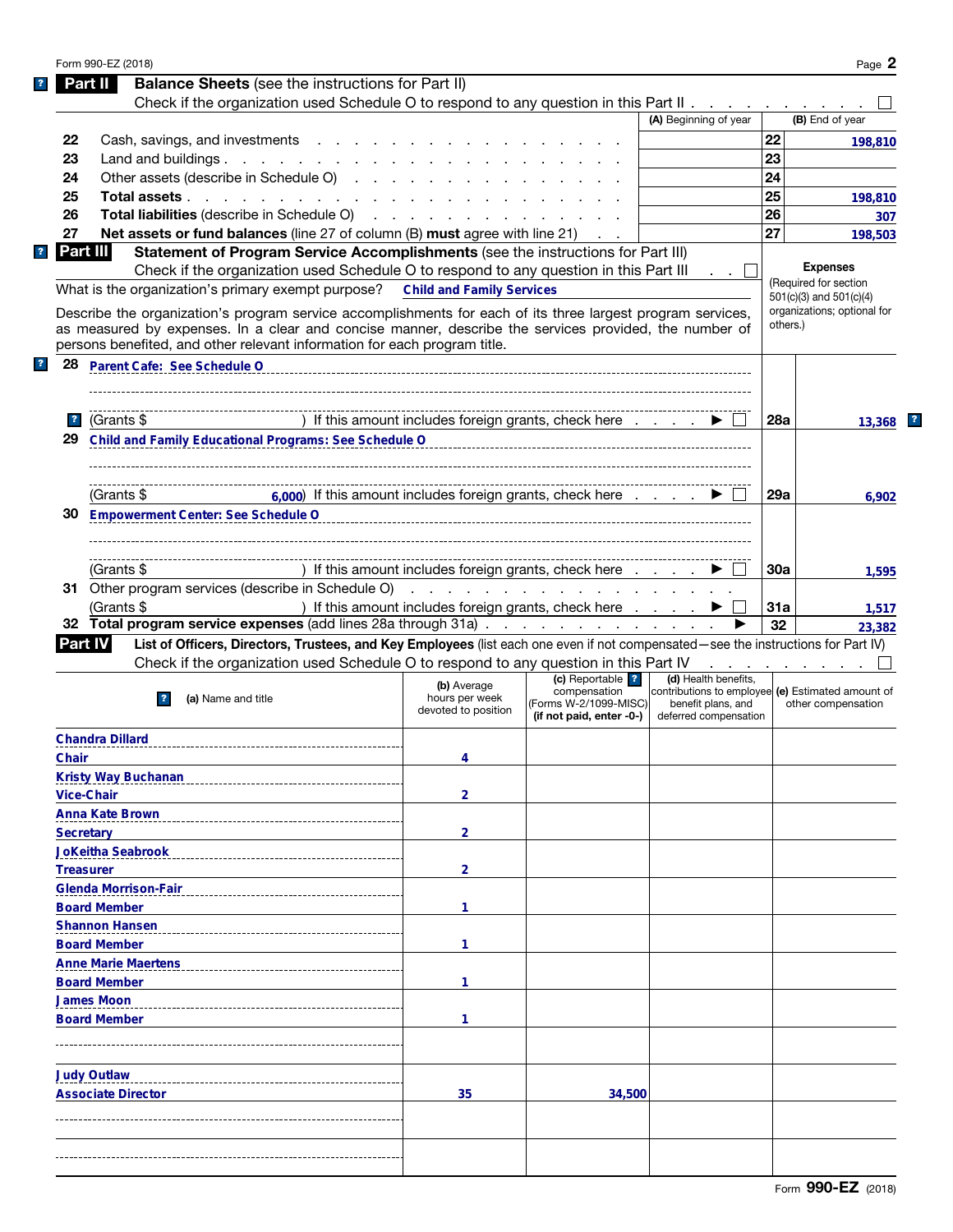|               | Form 990-EZ (2018)                                                                                                                                                                                                                                                                                                                                                                                               |                               |                  | Page 3  |                         |
|---------------|------------------------------------------------------------------------------------------------------------------------------------------------------------------------------------------------------------------------------------------------------------------------------------------------------------------------------------------------------------------------------------------------------------------|-------------------------------|------------------|---------|-------------------------|
| <b>Part V</b> | Other Information (Note the Schedule A and personal benefit contract statement requirements in the                                                                                                                                                                                                                                                                                                               |                               |                  |         |                         |
|               | instructions for Part V.) Check if the organization used Schedule O to respond to any question in this Part V                                                                                                                                                                                                                                                                                                    |                               |                  |         |                         |
| 33            | Did the organization engage in any significant activity not previously reported to the IRS? If "Yes," provide a                                                                                                                                                                                                                                                                                                  | 33                            | <b>Yes</b>       | No      |                         |
| 34            | Were any significant changes made to the organizing or governing documents? If "Yes," attach a conformed<br>copy of the amended documents if they reflect a change to the organization's name. Otherwise, explain the<br>change on Schedule O. See instructions<br>and a straight and                                                                                                                            | 34                            |                  |         |                         |
| 35а           | Did the organization have unrelated business gross income of \$1,000 or more during the year from business<br>activities (such as those reported on lines 2, 6a, and 7a, among others)?                                                                                                                                                                                                                          | 35a                           |                  |         |                         |
| b<br>C        | If "Yes" to line 35a, has the organization filed a Form 990-T for the year? If "No," provide an explanation in Schedule O<br>Was the organization a section 501(c)(4), 501(c)(5), or 501(c)(6) organization subject to section 6033(e) notice,<br>reporting, and proxy tax requirements during the year? If "Yes," complete Schedule C, Part III                                                                 | 35b<br>35c                    |                  |         |                         |
| 36            | Did the organization undergo a liquidation, dissolution, termination, or significant disposition of net assets<br>during the year? If "Yes," complete applicable parts of Schedule N                                                                                                                                                                                                                             | 36                            |                  |         | $\overline{\mathbf{r}}$ |
| 37a<br>b      | Enter amount of political expenditures, direct or indirect, as described in the instructions $\blacktriangleright$   37a  <br>$\mathbf{0}$                                                                                                                                                                                                                                                                       | 37b                           |                  |         |                         |
| 38a           | Did the organization borrow from, or make any loans to, any officer, director, trustee, or key employee or were<br>any such loans made in a prior year and still outstanding at the end of the tax year covered by this return?                                                                                                                                                                                  | 38a                           |                  | V       | $\overline{\mathbf{?}}$ |
| b<br>39       | If "Yes," complete Schedule L, Part II and enter the total amount involved<br>38b<br>and the state of<br>Section 501(c)(7) organizations. Enter:                                                                                                                                                                                                                                                                 |                               |                  |         |                         |
| а<br>b<br>40a | Initiation fees and capital contributions included on line 9<br>39a<br>Gross receipts, included on line 9, for public use of club facilities<br>39 <sub>b</sub><br>and the contract of the con-<br>Section 501(c)(3) organizations. Enter amount of tax imposed on the organization during the year under:                                                                                                       |                               |                  |         |                         |
| b             | section 4911 ▶<br>$0$ ; section 4912<br>$\overline{0}$ : section 4955<br>0<br>Section 501(c)(3), 501(c)(4), and 501(c)(29) organizations. Did the organization engage in any section 4958                                                                                                                                                                                                                        |                               |                  |         |                         |
|               | excess benefit transaction during the year, or did it engage in an excess benefit transaction in a prior year<br>that has not been reported on any of its prior Forms 990 or 990-EZ? If "Yes," complete Schedule L, Part I                                                                                                                                                                                       | 40 <sub>b</sub>               |                  |         |                         |
| c             | Section 501(c)(3), 501(c)(4), and 501(c)(29) organizations. Enter amount of tax imposed<br>on organization managers or disqualified persons during the year under sections 4912,<br>4955, and 4958.<br>and a state of the state of the                                                                                                                                                                           |                               |                  |         |                         |
| d             | Section 501(c)(3), 501(c)(4), and 501(c)(29) organizations. Enter amount of tax on line<br>40c reimbursed by the organization                                                                                                                                                                                                                                                                                    |                               |                  |         |                         |
| е             | All organizations. At any time during the tax year, was the organization a party to a prohibited tax shelter                                                                                                                                                                                                                                                                                                     | 40e                           |                  |         |                         |
| 41            | List the states with which a copy of this return is filed ► South Carolina                                                                                                                                                                                                                                                                                                                                       |                               |                  |         |                         |
|               | 42a The organization's books are in care of ► JMV Management Services, LLC<br>Telephone no. $\blacktriangleright$                                                                                                                                                                                                                                                                                                | 864-363-7921                  |                  |         |                         |
| b             | Located at ▶ 204 E. Park Ave. Suite 1003 Greenville SC<br>$ZIP + 4$<br>-------------------------------------<br>At any time during the calendar year, did the organization have an interest in or a signature or other authority over<br>a financial account in a foreign country (such as a bank account, securities account, or other financial account)?<br>If "Yes," enter the name of the foreign country ▶ | 29601-1668<br>42 <sub>b</sub> | Yes <sub>1</sub> | No<br>✓ |                         |
|               | See the instructions for exceptions and filing requirements for FinCEN Form 114, Report of Foreign Bank and<br>Financial Accounts (FBAR).                                                                                                                                                                                                                                                                        |                               |                  |         |                         |
| C             | At any time during the calendar year, did the organization maintain an office outside the United States?<br>If "Yes," enter the name of the foreign country ▶                                                                                                                                                                                                                                                    | 42c                           |                  | V       |                         |
| 43            | Section 4947(a)(1) nonexempt charitable trusts filing Form 990-EZ in lieu of Form 1041 - Check here<br>and enter the amount of tax-exempt interest received or accrued during the tax year $\ldots$<br>43                                                                                                                                                                                                        |                               |                  |         |                         |
| 44а           | Did the organization maintain any donor advised funds during the year? If "Yes," Form 990 must be                                                                                                                                                                                                                                                                                                                | 44a                           | Yes              | No<br>V |                         |
| b             | Did the organization operate one or more hospital facilities during the year? If "Yes," Form 990 must be<br>completed instead of Form 990-EZ<br>the contract of the contract of the contract of the contract of the contract of the contract of the contract of                                                                                                                                                  | 44b                           |                  |         |                         |
| c<br>d        | Did the organization receive any payments for indoor tanning services during the year?<br>If "Yes" to line 44c, has the organization filed a Form 720 to report these payments? If "No," provide an                                                                                                                                                                                                              | 44c                           |                  |         |                         |
| 45а           | explanation in Schedule O response to the contract of the contract of the contract of the contract of the contract of the contract of the contract of the contract of the contract of the contract of the contract of the cont<br>Did the organization have a controlled entity within the meaning of section 512(b)(13)?                                                                                        | 44d<br>45a                    |                  | V       |                         |
| b             | Did the organization receive any payment from or engage in any transaction with a controlled entity within the<br>meaning of section 512(b)(13)? If "Yes," Form 990 and Schedule R may need to be completed instead of                                                                                                                                                                                           |                               |                  |         |                         |
|               |                                                                                                                                                                                                                                                                                                                                                                                                                  | 45b                           |                  | V       |                         |

|  | Form 990-EZ (2018) |  |
|--|--------------------|--|
|--|--------------------|--|